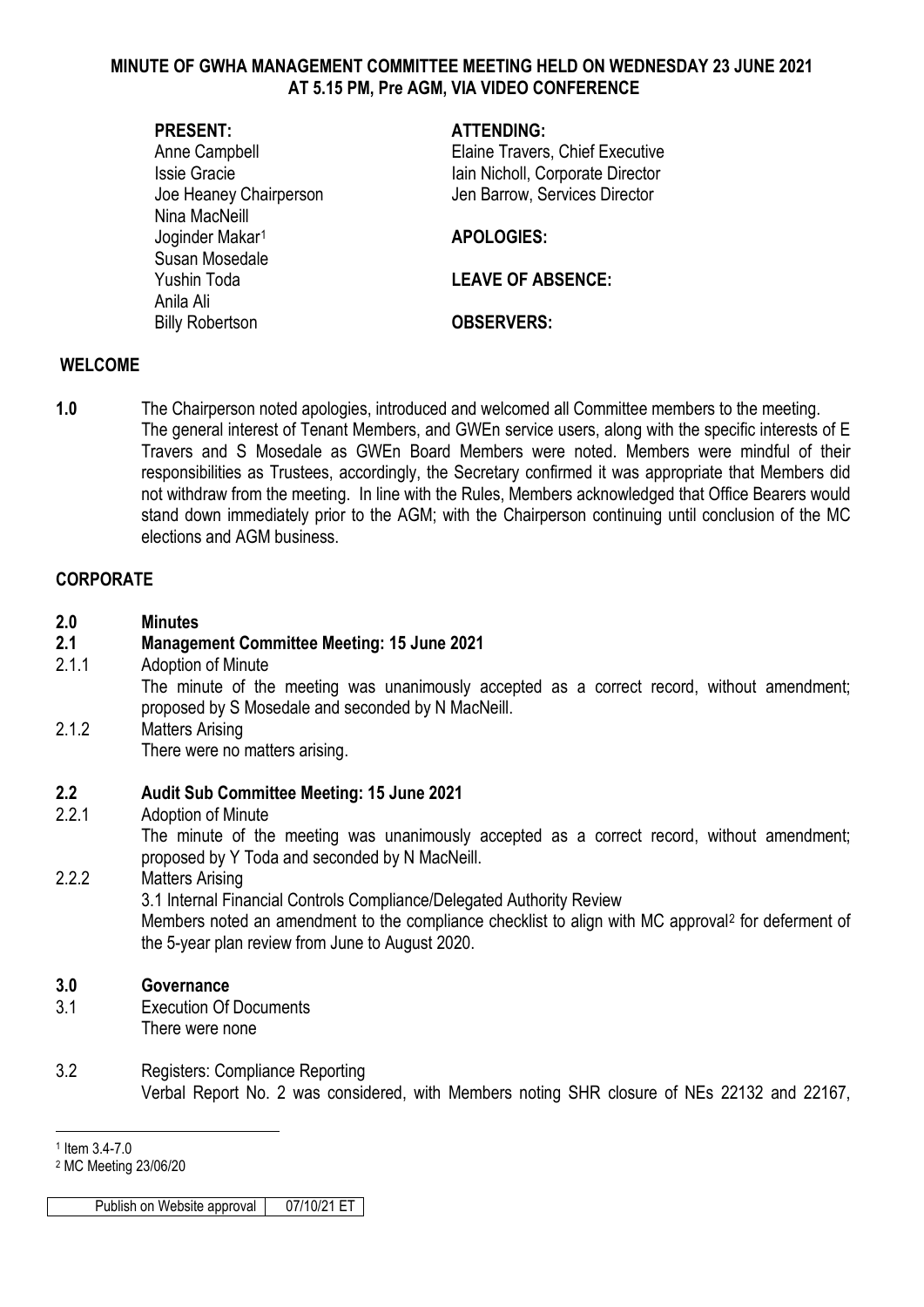subject to further reporting to the SHR in the event of developments in either case. Members also received a verbal update to NE 1004349, namely Office Bearer (OB) consideration<sup>3</sup> of the ACS H&S audits: confirming regulatory compliance in respect of legionella and asbestos management; and with OBs welcoming ACS' formal acknowledgment of the "commitment and allocation of resources to the assessment and management of risk assessment (being) impressive" and with evidence of "high level governance (such as the regular reviewing of data sources)". With a priority focus on tenant and resident safety, and in the context of the robust governance driver, Members endorsed the OB decision to enquire with ACS their availability to accelerate their suggested improvement actions, on behalf of GWHA, with the aim of introducing at the earliest opportunity the enhanced management systems consistent with the "significant advancements in these areas in recent years".

There were no data breaches or payments and benefits to report, and planned reporting against the SAR, FOI and EIR Registers in August was acknowledged.

# 3.3 Procurement Report: Buildings Insurance

Report No. 3 was considered, with Members acknowledging the outcome of the procurement process for the appointment of insurance services on a 5 year term  $(3 + 2)$  years subject to KPIs) in line with delegated authority and rolling budget provision. The context to the policy variations were noted, with confirmation that MC Members are welcome, but not required, to attend tender openings.

#### 3.4 GCC Programme Agreement 2021/22: Approval

Report No.4 was considered, with Members acknowledging £4.175m of GCC's total funding allocation of £120.5m had been assigned for Dover Street; and for the progression of planning and procurement for the Corunna Street development. The sum of £30k was confirmed separately for Stage III medical adaptations. Members approved the Programme Agreement 2021/22 and delegated authority to the Chief Executive to sign on behalf of the Management Committee.

# **SERVICES**

#### **4.0 Property Services**

4.1 Asset Management Strategy: Commercial Unit EOI[4](#page-1-1) Report No.5 was considered. Whilst encouraged by the external interest, in the context of the marketing advice, and the Strategy Review discussions around GW's future service provision, Members remained comfortable with their previous decision to revisit cQ3.

# **OTHER BUSINESS**

- **5.0 Any Other Urgent Business**
- 5.1 Dover Street: Revised Offer of Grant

Members acknowledged the increase of £224k grant funding in the revised offer, and delegated authority to the Chief Executive to accept, subject to confirmation of compliance.

# **6.0 Items For Future Agendas**

Back-court Improvement Projects T: Sept 2021

# **7.0 Date Of Next Meeting**

23 June 2021 Post AGM, 7.30pm

# **CLOSE**

-<sup>3</sup> Meeting 22/06/21

<span id="page-1-1"></span><span id="page-1-0"></span><sup>4</sup> Expression of Interest

Publish on Website approval | 07/10/21 ET